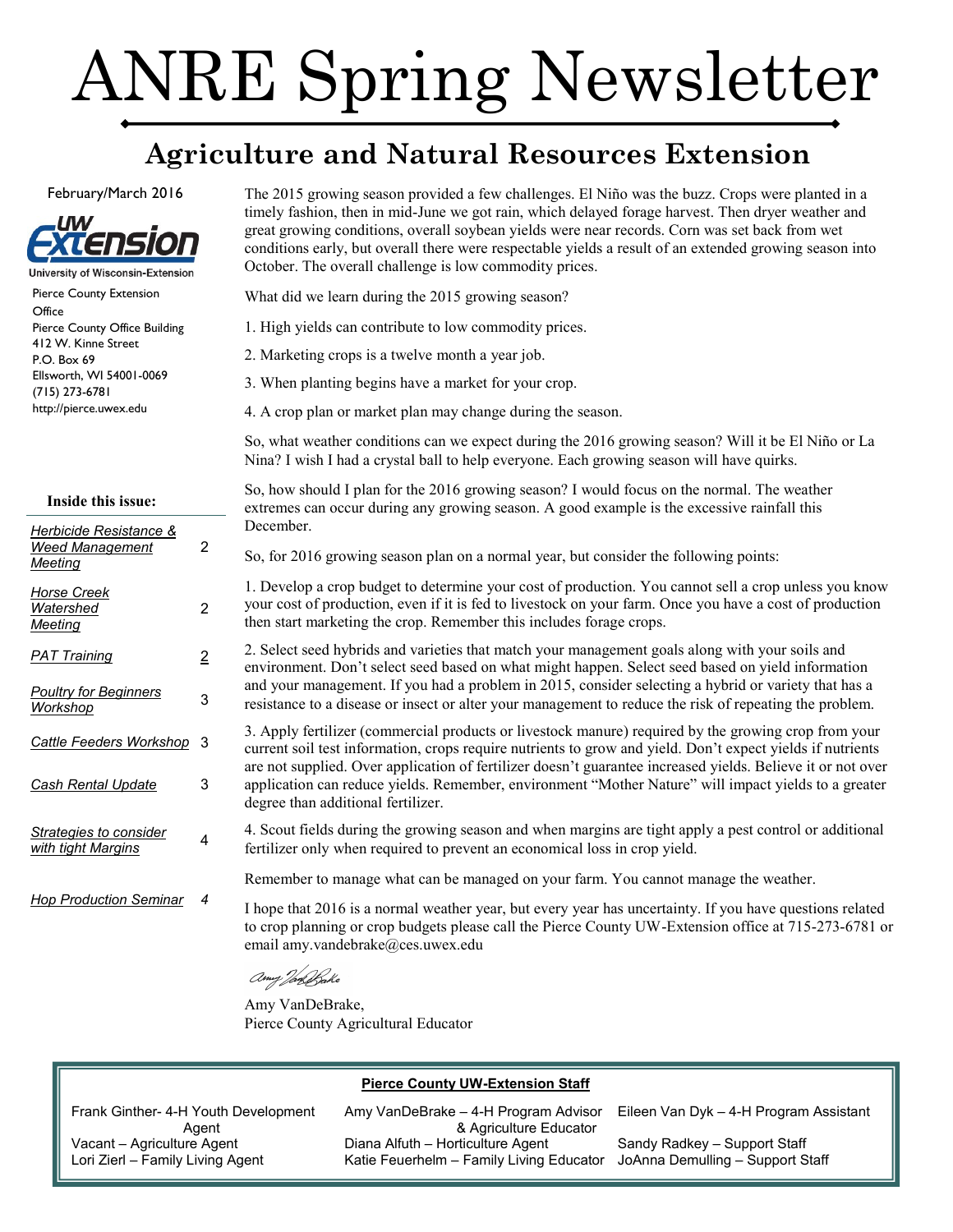# <span id="page-1-0"></span>**Herbicide Resistance and Weed Management Meeting**

## **Monday, February 29, 2016**

Resistant weed populations have been a concern in Wisconsin and across the Midwest. While each farm has their own unique weed biology, common waterhemp (Amaranthus rudis Sauer) is an increasing threat to current agricultural production systems here in Pierce County. Pierce County is one of two counties in the state of Wisconsin with confirmed Glyphosate resistances waterhemp. On Monday, February 29th, 2016, come hear Dr. Mark Renz, UW-Extension Weed Specialist and Dan Smith, UW-Extension Outreach specialist for the Nutrient and Pest Management Program, as they will be presenting on weed biology and herbicide resistance, strategies, open discussion on troublesome weeds in no till systems and strategies for terminating cover crops in diverse cropping systems. This meeting will take place in the Seyforth Building located on the Pierce County Fairgrounds, 364 North Maple St,



Ellsworth, WI 54011 starting at 12:30 p.m. There will be free educational resources available related to herbicide resistance and terminating cover crops. For more information please contact the Pierce County UW-Extension office at 715-273-6781.

## **Speakers include:**

Dr. Mark Renz, UW– Extension Weed Specialist

Dan Smith, UW– Extension Outreach Specialist for the Nutrient and Pest Management Program

# **Horse Creek Watershed Meeting**

On Friday, March 11th, 2016 Gabe Brown will be speaking at the Horse Creek Watershed Meeting located at Carlson Farm, 134 220th St., Star Prairie, WI. Gabe Brown is a No Till and cover crop pioneer focused on maximum outputs from minimal inputs in a Northern Climate. The Brown family holistically integrates their grazing and no-till cropping

# **Friday, March 11, 2016**

system, which includes a wide variety of cash crops along with multi-species cover crops and all natural, grass-fed beef, poultry and sheep. This diversity and integration has regenerated the natural resources on the family ranch without the use of synthetic fertilizers, pesticides or fungicides. Join the horse creek watershed council for this special opportunity

to learn how he gets more from less while regenerating natural recourses. Local farmer response panel to follow. This program starts at 10:00 a.m. with FREE LUNCH to follow. Plan to arrive early as space is limited. You must register with Julia Olmstead by email;

Julia.olmstead@ces.uwex.edu.

# **Pesticide Applicator Training**

## **Tuesday, March 15th**

It is not too late for those of you who are interested in becoming certified as a private pesticide applicator. On Tuesday, March 15th, 2016 Pierce and St. Croix County UW-Extension Offices will be offering our third and final Pesticide Applicator Training. The training will be held at the Dairy Learning Center, UWRF Mann Valley Farm in River Falls, WI. The Class will start promptly at 10:00 a.m. Private Pesticide Applicator Training is designed for those individuals engaged in agriculture and who are planning to purchase restricted use pesticides. Individuals can be certified in three categories: General Farming, Fruit Crops, and Greenhouse & Nursery. If you are interested in attending this training, materials should be picked up at least a week before to prepare for the written exam. Individuals are asked to pre-register and pick up materials at their local UW-Extension Office. Cost is \$35 per person. For more information about Private PAT go to [www.ipcm.wisc.edu/pat](http://www.ipcm.wisc.edu/pat) or if you have additional questions please contract the Pierce County UW-Extension Office at 715-273-6781.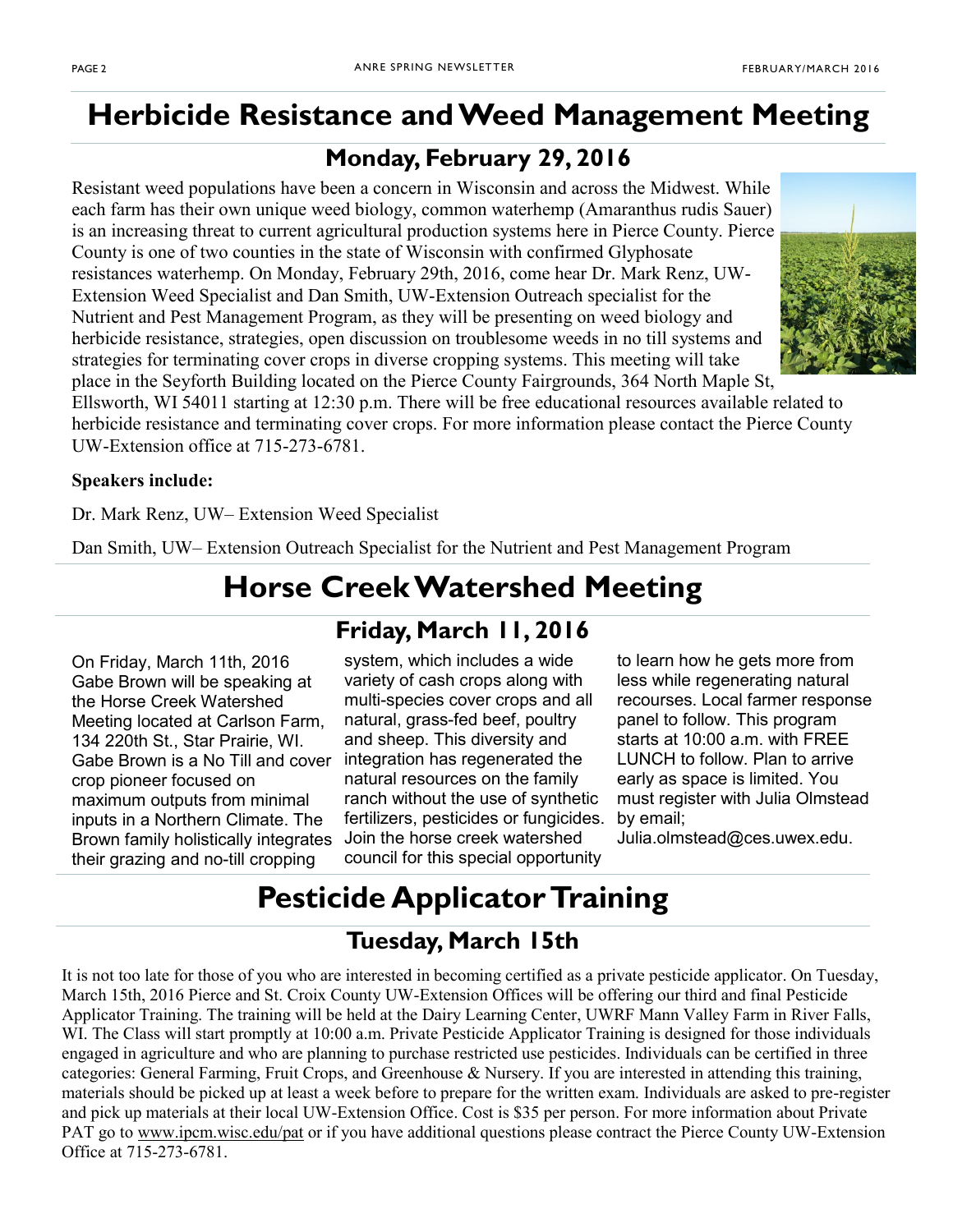# **Poultry For Beginners**

## **Tuesday, March 22nd, 2016**

<span id="page-2-0"></span>The Pierce and St. Croix County UW-Extension Offices are hosting a poultry for beginners and biosecurity workshop. Our poultry producers within Pierce and St. Croix Counties have nearly doubled since 2014 to 260 registered poultry premises. With a growing industry and marketability, poultry production numbers are expected to continue growing through 2016. Dr. Ron Kean, poultry specialist and animal science faculty member at UW -Madison will be on hand to share his expertise on starting your own small poultry flock. If you have thought about adding chickens-either broilers or layers to your farm operation, plan to attend this

evening class to learn more before you start a flock of your own. There will also be an update on Avian Influenza in Wisconsin and the Upper Midwest. With viral diseases on the forefront for many backyard producers the importance of biosecurity and disease prevention will remain prevalent. Ron will provide strategies and other biosecurity methods. This event educational opportunity will take place on **Tuesday, March 22nd, from 6:00 p.m.– 8:00 p.m. at the Ag. Service & Education Center in Baldwin.** There is a \$5.00 registration fee. To register for this event call 715-531-1930 or email amy.vandebrake@ces.uwex.edu

# **UW-Extension Cattle Feeders Workshop**

## **Wednesday, March 9th, 2016**

The University of Wisconsin-Extension will be hosting a Cattle Feeders Workshop on the evening of **Wednesday, March 9th, at the Ag Service & Education Center located at 1960 8th Ave, Baldwin**. Cattle feeders have witnessed record high feeder and finished cattle prices grow, and now decline in recent months. Continued volatility in the grain markets may present opportunities for grain growers to look at feeding cattle as an alternative way to market their crop. Registration begins at 6:15 pm, with the program at 6:30 pm. There is a fee is \$5.00/person. Please pre-register by contacting the St. Croix County Extension Office at 715-531-1930.

## **This year's program is scheduled to cover:**

- **Dr. Brenda Boetel,** UW-Extension Livestock and Grain Marketing Specialist, will present a market outlook on feed and cattle prices for 2016.
- Bill Halfman, UW-Extension Monroe County will present an update on feeding trial results from the Lancaster Research station.
- **Halfman & Ryan Sterry,** UW-Extension St. Croix, will provide an update on calculated Holstein steer yardage costs and tools to calculate your own.

# **Pierce County Farmland Cash Rent Study**

Pierce County Farmers will spend nearly \$10.5 million in 2016 on 69,000 acres of rented cropland (2016 estimate derived from most recent census). As a percentage of all county cropland, 38 percent is rented. The Pierce County UW-Extension Office annually receives over 300 inquiries about cropland rental rates. This study is intended to provide information for landlords and tenants who negotiate leases. In January 2016 566 landlords and tenants were randomly selected and sent a mail

questionnaire. This sample consisted of 265 parcels and represented 16 of the 17 Pierce County Towns. The overall response rate to the survey was 45 percent. Among the respondents, 42% were tenants, 38% were landlords and 20% identified both roles. To access the full Pierce County Land Rent Summary contact the Pierce County UW-Extension office or view our web page http:// pierce.uwex.edu/agriculture/, click on "Crops" under Agricultural Areas of Interest.